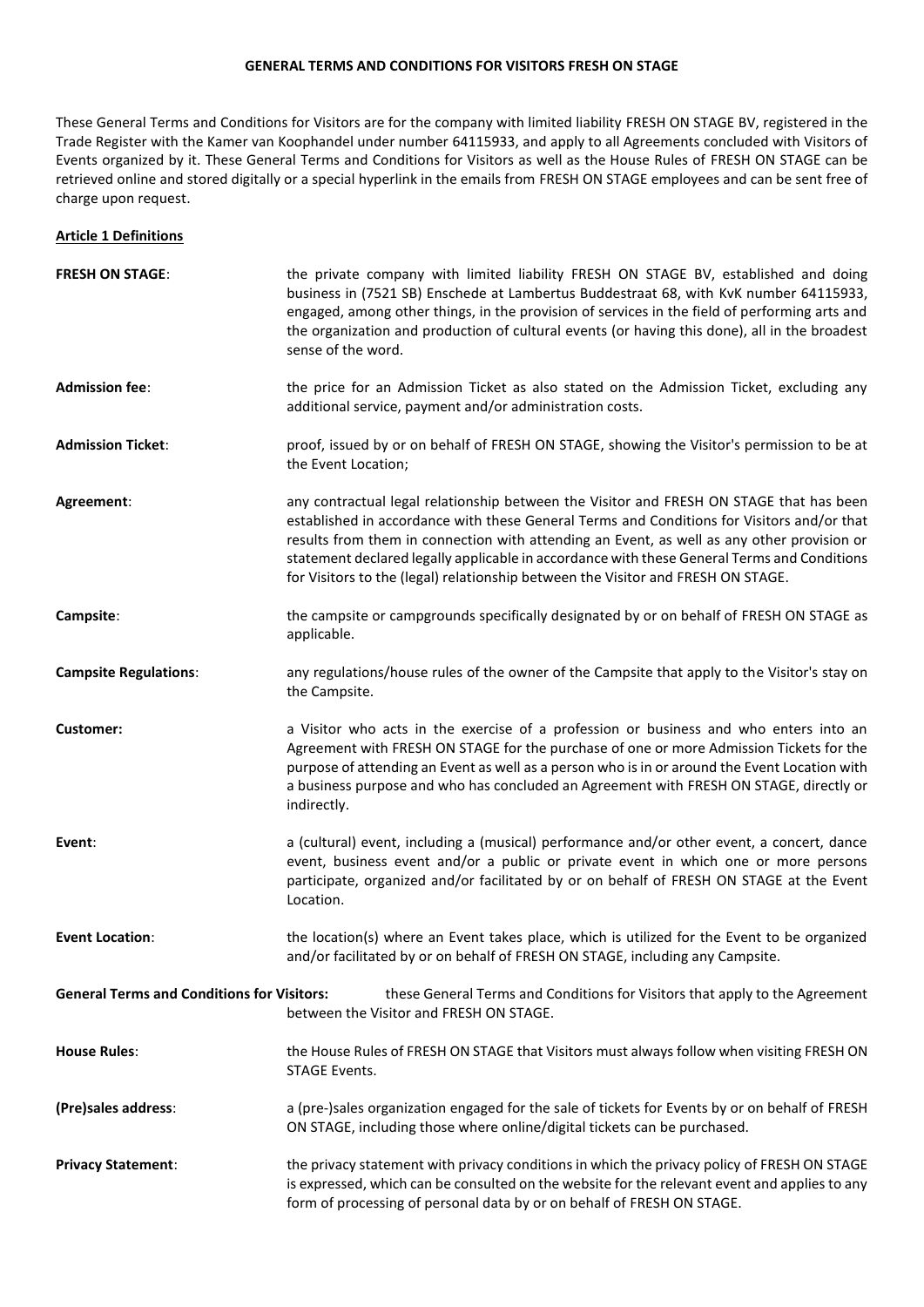| Social Media: | the social media channels specifically associated with the Website(s) and other (promotional)<br>expressions of or on behalf of FRESH ON STAGE that are registered in the name or for FRESH<br>ON STAGE.                                                                                                                |
|---------------|-------------------------------------------------------------------------------------------------------------------------------------------------------------------------------------------------------------------------------------------------------------------------------------------------------------------------|
| Ticket:       | a ticket issued by or on behalf of FRESH ON STAGE showing the purchase of a service on<br>product other than an admission ticket.                                                                                                                                                                                       |
| Visitor:      | any natural person not acting in the exercise of a profession or business and who concludes<br>an Agreement with FRESH ON STAGE in the context of attending an Event as well as any<br>person who is in or around the Event Location and who has concluded an Agreement with<br>FRESH ON STAGE, directly or indirectly. |
| Website(s):   | the Website(s) of FRESH ON STAGE associated with its events and any specific associated<br>website(s) for Events registered in the name of or for FRESH ON STAGE, including any<br>associated special apps developed by or on behalf of FRESH ON STAGE.                                                                 |

# **Article 2 Applicability**

- 2.1 These General Terms and Conditions for Visitors apply to every Agreement concluded between FRESH ON STAGE and the Visitor regardless of the manner in which this Agreement is concluded, as well as to every visit by the Visitor to the Event Location.
- 2.2 FRESH ON STAGE has the right to change these General Terms and Conditions for Visitors in whole or in part at any time. FRESH ON STAGE will inform the Visitor in good time of the changes to the General Terms and Conditions of Visitors by reporting this on its Website(s) and/or Social Media. If the Visitor is of the opinion that the changes are contrary to reasonableness and fairness, the Visitor must notify FRESH ON STAGE within 10 (ten) working days of the notification, failing which the Visitor agrees to the changes.
- 2.3 FRESH ON STAGE expressly rejects the applicability of any general terms and conditions of the Visitor.
- 2.4 The nullity of any provision of these General Terms and Conditions for Visitors does not affect the validity of the remaining provisions of these General Terms and Conditions for Visitors.
- 2.5 In addition to the General Terms and Conditions for Visitors, any (general) terms and conditions of the ticket service may apply to the purchase of an admission ticket.
- 2.6 In addition to the General Terms and Conditions for Visitors and the House Rules, any (general) conditions and/or house rules of the campsite concerned may apply to stays on a campsite designated by or on behalf of FRESH ON STAGE.

### **Article 3 Offers and conclusion of the Agreement**

- 3.1 Information, offers, notices, promotions and price statements relating to Events and/or (the sale of) Admission Tickets are (reproduced) or provided as accurately as possible by FRESH ON STAGE and/or third parties, orally, by telephone, by email, via the Website(s) or via Social Media. FRESH ON STAGE accepts no liability for any inaccuracies or incompleteness in the aforementioned communications made by FRESH ON STAGE and/or third parties.
- 3.2 An Agreement is concluded at the moment that the Visitor has purchased a(n) Ticket/Admission Ticket from FRESH ON STAGE or a (Pre)sales address engaged by FRESH ON STAGE , or has at least accepted an offer from or on behalf of FRESH ON STAGE to obtain the same, whether or not for payment.

### **Article 4 Admission and Admission Ticket**

- 4.1 Upon entering the Event Location and during the period that the Visitor is present at the Event Location, the Visitor must have a valid ID and a valid Admission Ticket and must show it at the first request of FRESH ON STAGE employees, Event Location employees, security personnel, police and/or other competent authorities.
- 4.2 An Admission Ticket is issued to the Visitor in name once and gives one Visitor access to the Event and the Event Location. Only if and insofar as the option is offered by or on behalf of FRESH ON STAGE in the context of the sale of an Admission Ticket to request a modification of the name on an Admission Ticket is it possible or not, at the discretion of FRESH ON STAGE, to modify that name. FRESH ON STAGE may impose (additional) conditions on a modification of the name on an Admission Ticket.
- 4.3 An Admission Ticket will only give the holder of the Admission Ticket access to the Event Location. It is the Visitor's own responsibility to ensure that he becomes and remains the holder of the Admission Ticket. If the Visitor cannot provide a corresponding ID at the entrance to the Event, FRESH ON STAGE reserves the right to refuse the Visitor access. Admission Tickets are and remain the property of FRESH ON STAGE.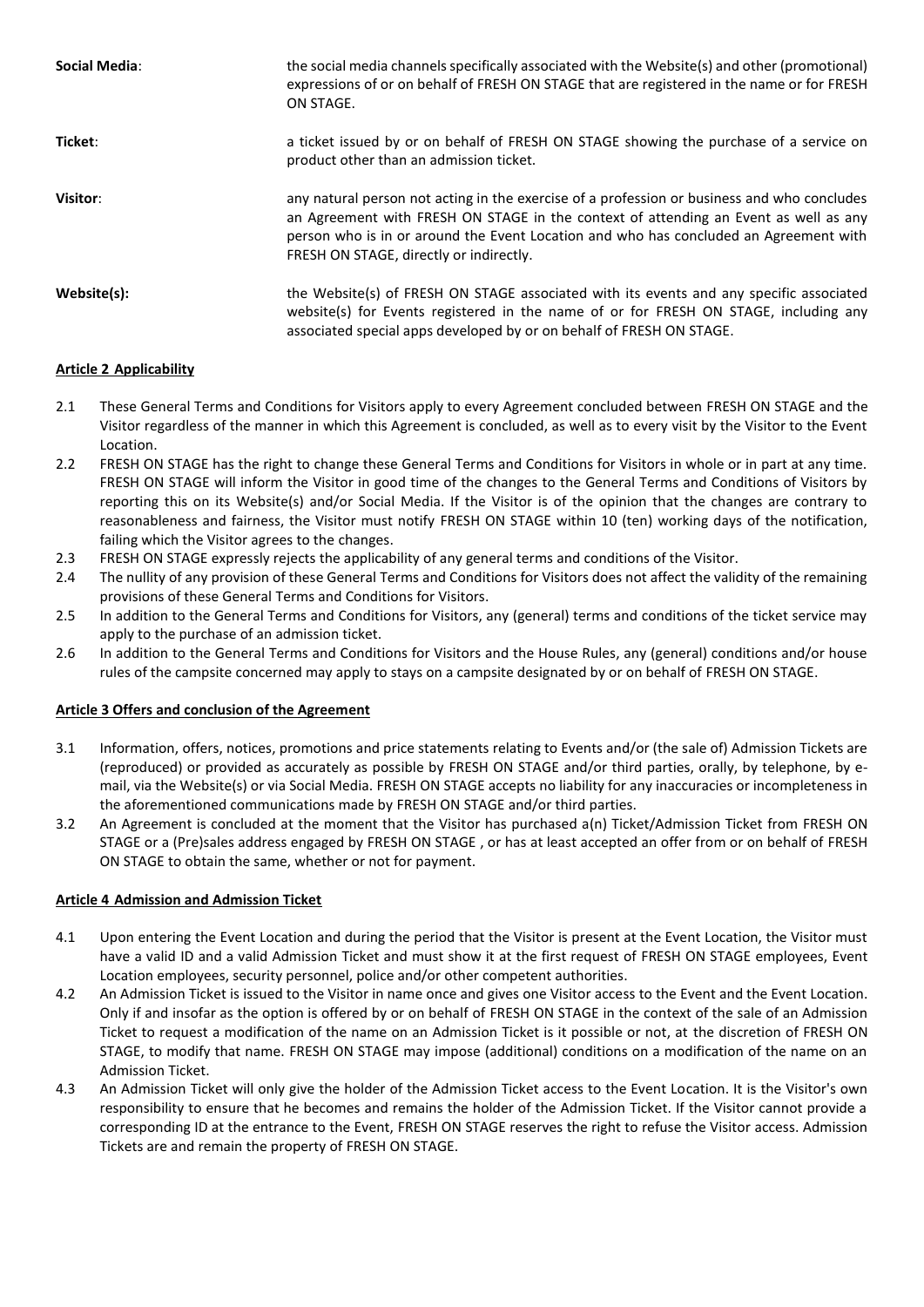- 4.4 An Admission Ticket may consist of a document issued by or on behalf of FRESH ON STAGE or a barcode issued by or on behalf of FRESH ON STAGE. The barcode is a unique code, which is provided to the Visitor via electronic communication (for example by email). If the Visitor has chosen to receive the Admission Ticket in this manner, the Visitor must ensure that this Admission Ticket can actually and securely be issued to him via electronic communication. FRESH ON STAGE does not guarantee the confidentiality or receipt of the Admission Ticket.
- 4.5 Only purchase via FRESH ON STAGE or (pre-)sales addresses engaged by it guarantees the validity of the Admission Ticket. The burden of proof of this validity rests on the Visitor. The Visitor may be denied access to the Event Location if it appears that the Admission Ticket has not been obtained from FRESH ON STAGE or from a (Pre)sales address engaged by FRESH ON STAGE.
- 4.6 In some cases, an Admission Ticket can be redeemed for an access band/wristband upon arrival at an Event Location. These bands give access to special products or services (e.g. camping, VIP) and are only provided once. In the event of loss or theft, FRESH ON STAGE cannot be obliged to re-issue.
- 4.7 If the Visitor is entitled to a discount when purchasing an Admission Ticket, the Visitor must show the document entitling him to a discount.
- 4.8 From the moment the Admission Ticket is made available to the Visitor, the Visitor bears the risk of loss, theft, damage or misuse of the Admission Ticket. The Visitor is not entitled to reimbursement of the Admission Fee or any other compensation in the event of loss, theft, damage or abuse of the Admission Ticket, as well as in the event that the Visitor does not use the Admission Ticket for any reason whatsoever. Once an Admission Ticket has been obtained, it cannot be returned or exchanged.
- 4.9 The Visitor is not permitted to remove and/or change any information relating to copyrights, trademarks, logos, models, trade names and/or other industrial or intellectual property rights of FRESH ON STAGE, its licensors and/or (pre-)sales addresses on the Admission Ticket.
- 4.10 FRESH ON STAGE reserves the right to set a maximum number of Admission Tickets that may be obtained per (potential) Visitor; in that case, the (potential) Visitor is obliged to comply with this.
- 4.11 Tickets in connection with parking for an Event and/or commuting to and from an Event may, if applicable, be obtained from third parties engaged by or on behalf of FRESH ON STAGE, under (co-)applicability of any (general) terms and conditions of those third parties.
- 4.12 FRESH ON STAGE reserves the right to invalidate Admission Tickets if there is suspicion of fraudulent purchases. The buyer will be informed of this by email.
- 4.13 FRESH ON STAGE reserves the right to invalidate Admission Tickets if the buyer repeatedly fails to respond to attempts at contact from FRESH ON STAGE. The buyer will be informed of this by email.
- 4.14 Articles 4.1 through 4.13 above apply in full to Customers.

# **Article 5 Prohibition on resale of Admission Tickets**

- 5.1 It is forbidden to sell, buy or have offered or have provided an Admission Ticket, whether or not in name, in any way whatsoever, to third parties in the context of commercial purposes. It is also prohibited to exceed any limit set by FRESH ON STAGE as referred to in Article 4.10 of these General Terms and Conditions for Visitors, directly or indirectly, including by purchasing or arranging for the purchase of Admission Tickets via third parties and subsequently to sell, buy or have them offered or provided to third parties in any way whatsoever in the context of commercial purposes.
- 5.2 The Visitor is not permitted to advertise or cause to be advertised in any way in connection with the Event and/or any part thereof.
- 5.3 If the Visitor makes his Admission Ticket available to third parties, whether or not in name, for no charge and not in the context of commercial purposes, the Visitor is in that case obliged to fully impose all obligations of the Visitor arising from an Agreement or these General Terms and Conditions for Visitors on those third parties. The Visitor warrants that the aforementioned third parties fulfil and/or will fulfil all aforementioned obligations.
- 5.4 If the Visitor fails to comply with the obligations under this article, FRESH ON STAGE is entitled to regard his Admission Ticket as invalid and the Visitor owes FRESH ON STAGE an immediately due and payable penalty of €5,000.00 (in words: five thousand euros) per Admission Ticket and €250.00 (in words: two hundred fifty euros) per day that this violation continues, without prejudice to all other rights of FRESH ON STAGE, including the right to additionally demand compliance and/or full damage compensation. The holder of an invalid Admission Ticket is not allowed access to the Event or the Event Location and is not entitled to any compensation.
- 5.5 Articles 5.1 through 5.4 above apply in full to Customers. FRESH ON STAGE may nevertheless agree otherwise in writing with Customers.

### **Article 6 Liability**

6.1 Travelling to and from the Event Location, whether or not using shuttle services, as well as entering, staying at and leaving the Event Location and attending the Event at the Event Location are entirely at the Visitor's own risk.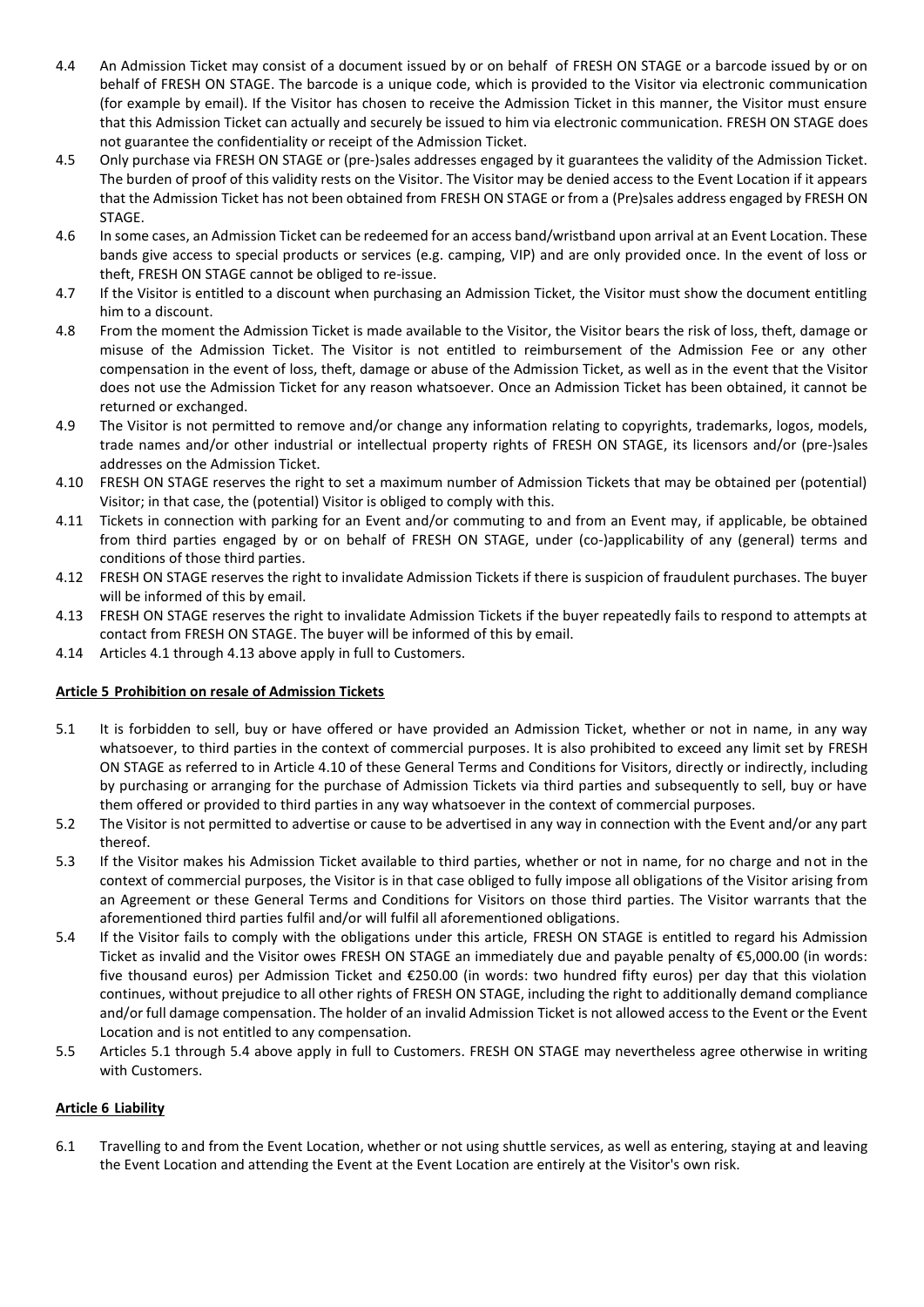- 6.2 FRESH ON STAGE is not liable and accepts no liability for any damage resulting from the cancellation, modification or relocation of an Event, nor for any other damage, for any reason whatsoever, which is the direct or indirect result of acts or omissions by FRESH ON STAGE and/or the Event Location, of persons in (one of) their employ, or of other persons employed by or on behalf of (one of) them, or of third parties, during the Event or in connection with travel to and from or stay at the Event Location, unless the damage is the result of intent or gross negligence on the part of FRESH ON STAGE.
- 6.3 FRESH ON STAGE is not liable and accepts no liability for the way in which the programme of the Event, whether or not in modified form, is implemented, including the content and duration of the programme of the Event, such as, for example, stages and performances of artists.
- 6.4 If and insofar as FRESH ON STAGE is liable to the Visitor for any damages suffered by the Visitor on any grounds whatsoever, this liability is always limited to direct damage and/or to the amount that will be paid pursuant to the statutory liability insurance of FRESH ON STAGE, and only if it is legally obliged to do so. FRESH ON STAGE is also only liable in such a case if the Visitor notifies FRESH ON STAGE of the shortcoming in writing without delay, whereby a reasonable period is also set to still comply with the obligation and if FRESH ON STAGE continues to fail to comply with that obligation even after that notice of default.
- 6.5 FRESH ON STAGE cannot be held liable for loss of clothing and/or other property of the Visitor and does not accept any such liability. The use of lockers is entirely at the Visitor's own risk. FRESH ON STAGE is not liable for damage to or loss or theft of property of the Visitor. If the Visitor can demonstrate with concrete evidence that loss of clothing and/or other property of the Visitor is solely the result of intent or gross negligence on the part of (staff of) FRESH ON STAGE, FRESH ON STAGE will pay that Visitor a fee in the amount of the purchase amount, with a maximum of €250.00 (in words: two hundred fifty euros) on presentation of a valid proof of purchase of the item(s) in question.
- 6.6 Items found will be collected by the organization and handled in different ways per event. Check the website of the relevant Event for more information.
- 6.7 The Visitor is expressly aware that loud music/special effects can be heard during the Event and at or around the Event Location. FRESH ON STAGE advises the Visitor to protect his hearing during the Event with special earplugs and to give his hearing occasional rest by going to a space where no music is played.
- 6.8 FRESH ON STAGE is not liable for any damage to parked vehicles and/or bikes (including scooters) and/or damage to, loss or theft of property of Visitor located in said vehicles and/or bikes.
- 6.9 Neither FRESH ON STAGE nor the carrier employed by or on behalf of FRESH ON STAGE shall be liable for any damage of whatever nature caused by missed connections to public transport or connections otherwise in the event of delay in or due to the use of shuttle transport.

## **Article 7 Cancellation or relocation of Event**

- 7.1 FRESH ON STAGE is entitled to change (parts of) an Event. Only in the event of cancellation of the Event as a whole will FRESH ON STAGE refund the Admission Fee to the original buyer of the Admission Ticket at the written request of the Visitor, excluding the service, payment and/or administration costs.
- 7.2 FRESH ON STAGE is entitled to cancel or move (parts of) an Event, including stages and/or performances of artists, for any reason. It is the responsibility of the Visitor to check whether (parts of) an Event is (are) cancelled or is (are) moved and what any new time or location becomes. In the event of cancellation or relocation, FRESH ON STAGE will do its best to ensure that, as soon as it is aware of this, the Visitor is informed thereof. However, FRESH ON STAGE cannot guarantee that the Visitor will receive this information before the start of the Event. FRESH ON STAGE is not liable for any damage in this regard, and is not obliged to reimburse the Admission Fee for the Admission Ticket and any service, payment and/or administration costs and/or otherwise incurred costs.
- 7.3 If an Event is postponed by or on behalf of FRESH ON STAGE to another date, for example as a result of or in connection with force majeure, the Admission Ticket shall remain valid for the new date on which the Event will take place. If the Visitor is unable or unwilling to attend the Event on the new date, the Visitor is entitled to return the Admission Ticket to FRESH ON STAGE or to a (Pre)sales address engaged by FRESH ON STAGE for a refund of the fee stated on the Admission Ticket, regardless of the price paid by the Visitor for the Admission Ticket. Service, payment and/or administration costs will not be reimbursed.

### **Article 8 House rules of FRESH ON STAGE and third-party conditions**

8.1 Unless otherwise agreed and/or stipulated in the House Rules, Visitors to the Event and the Event Location must in principle be at least 18 years old. Employees of FRESH ON STAGE, the Event Location and/or the security personnel may ask the Visitor to identify themselves with a valid ID at any time. If and as soon as it appears that the Visitor has not yet reached the age of 18, the Visitor may, with the exception of the situation(s) as described in Article 8.18, be denied access to the Event and/or the Event Location, without the right to reimbursement of the Admission Fee and any service, payment and/or administration costs and/or otherwise incurred costs.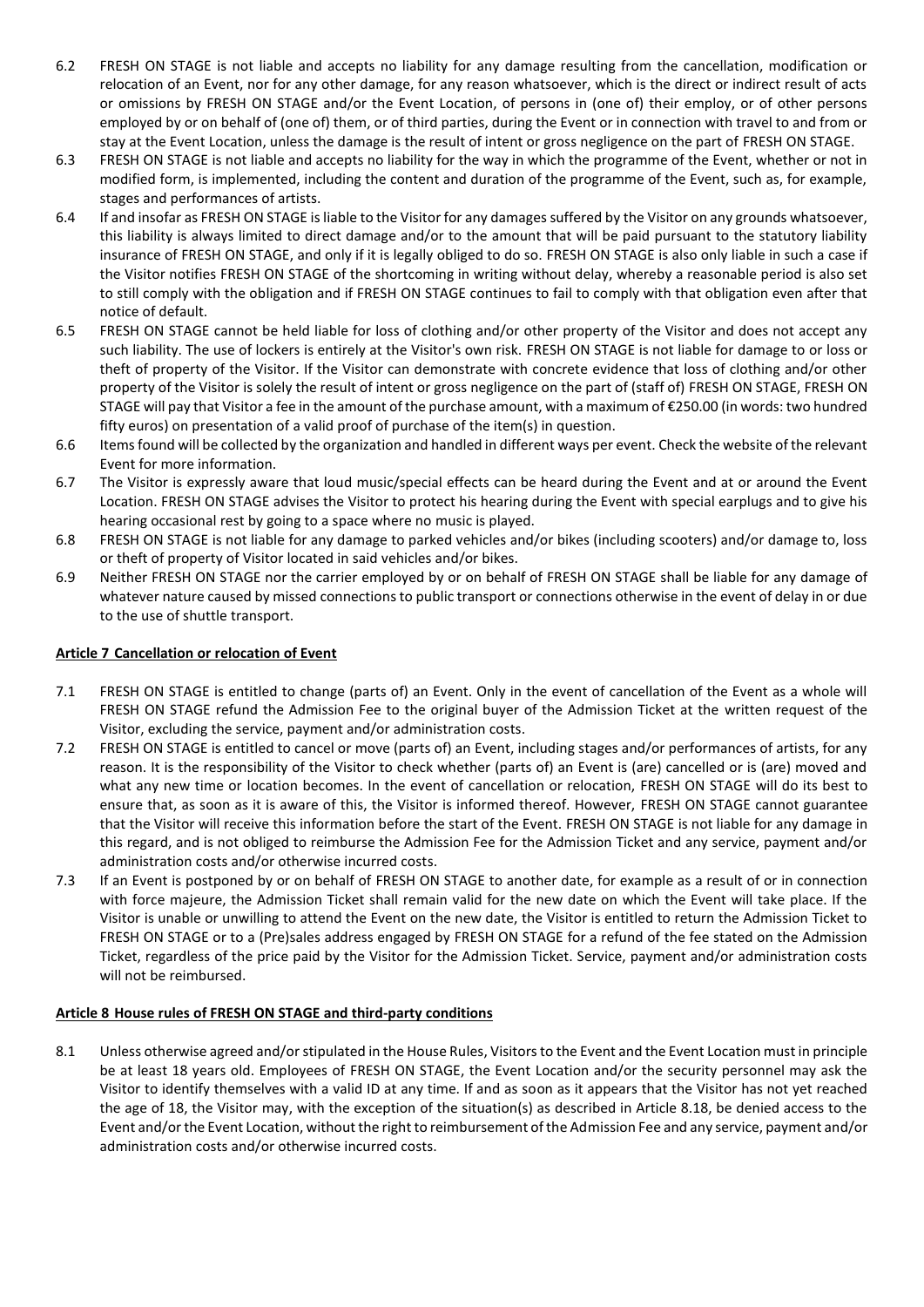- 8.2 The House Rules of FRESH ON STAGE and/or the Event Location apply to every visit by the Visitor to Events of FRESH ON STAGE, in addition to any (general) terms and conditions of third parties engaged by or on behalf of FRESH ON STAGE in the context of the Event, such as, for example, a parking manager, carrier or manager of a campsite or amusement park. Visitors are obliged to behave in accordance with these House Rules of FRESH ON STAGE, and/or those of the Event Location and/or any (general) terms and conditions of third parties as well as the rules of good decency and morality applicable in society. If, in the opinion of employees of FRESH ON STAGE and/or the Event Location and/or security personnel, the Visitor does not behave in such a way, the Visitor may be approached by employees of FRESH ON STAGE and/or the Event Location and/or the relevant third party (or parties) and/or the security personnel. In the event of violation of the House Rules and/or said (general) terms and conditions or any repetition or continuation of conduct of the Visitor that is not in accordance with said House Rules and/or said (general) terms and conditions and the rules of good decency and morality applicable in society, the Visitor may be denied access to the Event and, if necessary, transferred to the police, without the right to reimbursement of the Admission Fee for the Admission Ticket and any service, payment and/or administration costs and/or otherwise incurred costs.
- 8.3 Unless explicitly agreed otherwise in writing and the Visitor can submit a valid written accreditation, the Visitor is not permitted to record the visit to the Event in a professional manner, in any form whatsoever, on any (digital) medium, including photographing, filming, or any other way of professionally taking sound and/or image recordings of (parts of) the Event.
- 8.4 FRESH ON STAGE is entitled to make sound and/or image recordings of (parts of) the Event during an Event, including Visitors. The Visitor attending an Event:

A: expressly agrees to the recording and/or (re-)use of his/her name, voice, portrait and /or image and persona by means of audio and/or image recordings, whether or not broadcast live and recorded, (re)broadcasting or other forms of disclosure, reproduction and/or distribution, in any way and via any media or technologies, known now and/or in the future;

- B: expressly, irrevocably and unconditionally consents to the (re-)use as referred to in sub A), for an indefinite period, worldwide and for no charge;
- C: holds neither FRESH ON STAGE nor parties who use image and/or sound material for commercial or non-commercial purposes with the permission of FRESH ON STAGE liable for the (re-)use of this image and /or sound material;
- D: expressly waives his/her portrait and image rights to the persona vis-à-vis FRESH ON STAGE and its licensees insofar as it concerns audio and/or image recordings in and around the Event Location in which he/she comes into recognizable view; and
- E: acknowledges that a video surveillance system as well as GSM/4G/5G trackers may be operational and agrees that audio and/or image recordings of the Visitor may be made by or on behalf of FRESH ON STAGE in the context of public order and security; and
- F: acknowledges that any intellectual property rights, including copyrights and related rights, in respect of the image and/or sound material created by or on behalf of the Visitor, are vested in FRESH ON STAGE in undivided ownership; at the first request of FRESH ON STAGE, the Visitor shall, if not, fully cooperate with any formalities necessary to otherwise effect a transfer of rights or grant of rights; FRESH ON STAGE shall at all times be entitled to use or have used the image and/or sound material created by or on behalf of the Visitor in any way whatsoever.
- 8.5 The Visitor is not permitted to distribute or have distributed promotional material, including samples, advertising and/or leaflets, on or in the vicinity of the Event Location without the express written permission of FRESH ON STAGE, to the extent permitted by law. In the event of violation, FRESH ON STAGE will be able to recover any cleaning and cleaning costs from the Visitor, and the Visitor owes FRESH ON STAGE an immediately due and payable penalty of €5,000.00 (in words: five thousand euros) per violation and €5,000.00 (in words: five thousand euros) per day that this violation continues, without prejudice to all other rights of FRESH ON STAGE, including the right to demand full damage compensation.
- 8.6 Smoking at the Event Location is in principle only permitted in the designated (smoking) area(s). Smoking is expressly prohibited outside the (smoking) area(s). FRESH ON STAGE will make every reasonable effort to draw the Visitor's attention to the smoke-free character of (parts of) the Event Location/Site. FRESH ON STAGE does not guarantee, however, that the Event is completely smoke-free. The non-smoking nature of the Event does not entitle the Visitor to a refund of the Admission Fee or any other compensation. If the Visitor violates the smoking ban, the Visitor will be immediately removed from the Event and Event Location if possible. Any fines imposed on FRESH ON STAGE as a result of this violation of the smoking ban will be recovered from the Visitor.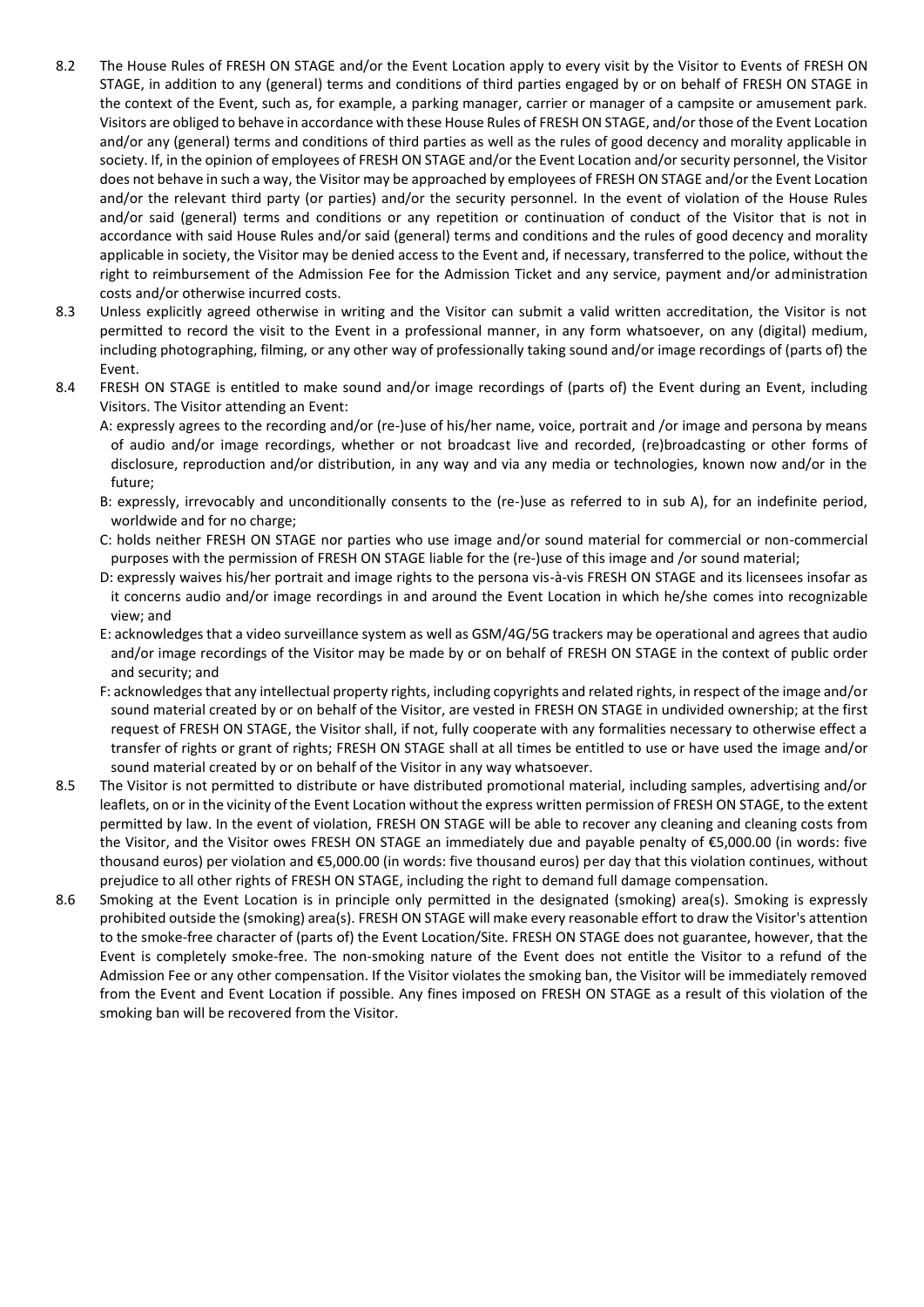- 8.7 FRESH ON STAGE will do everything reasonably within its capabilities to ensure the safety of the Visitor at the Event Location as much as possible. In the context of safety at or around the Event Location, the Visitor is therefore obliged at the first request of employees of FRESH ON STAGE and/or the Event Location, security personnel, police and/or other competent authorities:
	- A: to cooperate with examination of clothing (frisking), both during access to the Event and the Event Location as well as during the stay at the Event and the Event Location;
	- B: to provide access to carried (hand/back/messenger) bag(s) both during access to the Event and the Event Location as well as during the stay at the Event and the Event Location; and/or
	- C: to pass a detection gate; and/or
	- D: to identify himself both during access to the Event and the Event Location as well as during the stay at the Event and the Event Location.
	- E: to cooperate with possible health tests related to (but not limited to) COVID-19.
- 8.8 FRESH ON STAGE as well as its cooperation partners, including the Event Location and security personnel, have the right referred to in Article 8.7 (a) and (b) to search the Visitor to the Event and to search or have searched any (hand/back/messenger) bags brought. The Visitor who does not wish to submit to this may be denied access to the Event and the Event Location without the right to a refund of the Admission Fee or compensation otherwise.
- 8.9 The Visitor is not permitted (unnecessarily) to stay at emergency exits and locations at or around the Event Location where fire extinguishers hang or other fire protection and/or safety measures have been taken.
- 8.10 The Visitor is expressly not permitted to bring glassware, plastic bottles, cans, fireworks, drugs, guns or other weapons and/or other dangerous objects and/or substances (including aerosols and CS gas), food and/or (alcoholic) drinks and/or pets or other animals to, or to be in the possession of such at, the Event Location, under penalty of seizure of these goods or substances and/or transfer to the police. Items or substances seized will not be returned and may be destroyed.
- 8.11 Medicines, foods and liquids that are necessary due to allergy or illness may be brought in to the Event Location with a medicine passport. A medicine passport is available from any pharmacy, taking into account an application time of approximately 3 weeks. In addition, the Visitor is only permitted to bring medicines to the Event if and insofar as the medicines are still in the original and sealed packaging, are provided with the original package leaflet(s) and the Visitor can concretely demonstrate why these medicines must be used. If these conditions are not met or FRESH ON STAGE has grounds to doubt the substances/agents/medications shown and/or intentions of the Visitor, FRESH ON STAGE is authorized to take the substances/agents/medications and to deposit them in the designated container, without being obliged to reimburse the (value of those) medications. FRESH ON STAGE accepts no liability whatsoever in this regard.
- 8.12 The Visitor is not permitted to affect and/or damage (the inventory of) the Event Location or the vicinity of this location in any way whatsoever. The Visitor is also not permitted to damage the image of FRESH ON STAGE, its Events or any cooperation partners. If the Visitor causes damage in any way to (the inventory of) the Event Location or the vicinity of this location and/or the image of FRESH ON STAGE, its Events as well as its possible cooperation partners, the Visitor is obliged to compensate for this damage.
- 8.13 The Visitor is obliged to follow instructions, regulations and/or instructions of employees of FRESH ON STAGE and/or the Event Location, security personnel, the police and/or other competent authorities at first request. These instructions can also relate to the prevention of (undesirable) group formation, aggressive behaviour, immoral or offensive behaviour, discrimination, insult, threat, wearing provocative clothing, badges, headgear and flags etc.
- 8.14 FRESH ON STAGE may, at its sole discretion, impose further conditions for access to an Event and the stay at the Event Location, whether or not in consultation with one or more of its cooperation partners such as carriers (shuttle traffic), law enforcement personnel, the fire brigade, police and other emergency services.
- 8.15 If the Visitor refuses to comply with the (security) regulations mentioned in this Article 8 and/or instructions or prohibitions otherwise given by or on behalf of FRESH ON STAGE, the Visitor may be denied access to the Event and/or the Event Location and removed from the Event Location, without the right to any reimbursement of the Admission Fee for the Admission Ticket and any service, payment and/or otherwise incurred costs or any compensation otherwise.
- 8.16 Employees of FRESH ON STAGE and/or the Event Location, security personnel, the police and/or other competent authorities may request the Visitor to come along at any time in the event of a violation as referred to in this Article 8. In that case, the Visitor will voluntarily cooperate with such a request at all times, without resistance, and can then be removed from the Event Location and may be asked to provide a copy of his valid ID to the person(s) concerned. The visitor will voluntarily cooperate with such a request, without resistance. FRESH ON STAGE will then decide during or after the Event, whether or not in consultation with the relevant authorities, whether the Visitor will be denied one or more FRESH ON STAGE Events.
- 8.17 Consumption vouchers or coins purchased during the Event or during the stay at the Event Location are only valid during the Event in question and can only be exchanged by the Visitor during the Event. FRESH ON STAGE will never refund the purchase price of these vouchers or coins after the end of the Event. It is not possible to (resell) already purchased consumption vouchers or coins. Visitors are prohibited from reselling or having resold purchased consumption vouchers or coins.
- 8.18 If and insofar as it is expressly permitted by or on behalf of FRESH ON STAGE for minors to attend the Event, the parents and/or guardians of the minors who attend the Event are fully responsible for these minor Visitors and these parents and/or guardians will independently supervise their minor and/or custodial children. In line with what is stipulated above in Article 8.1, FRESH ON STAGE may always request prior identification from minor Visitors.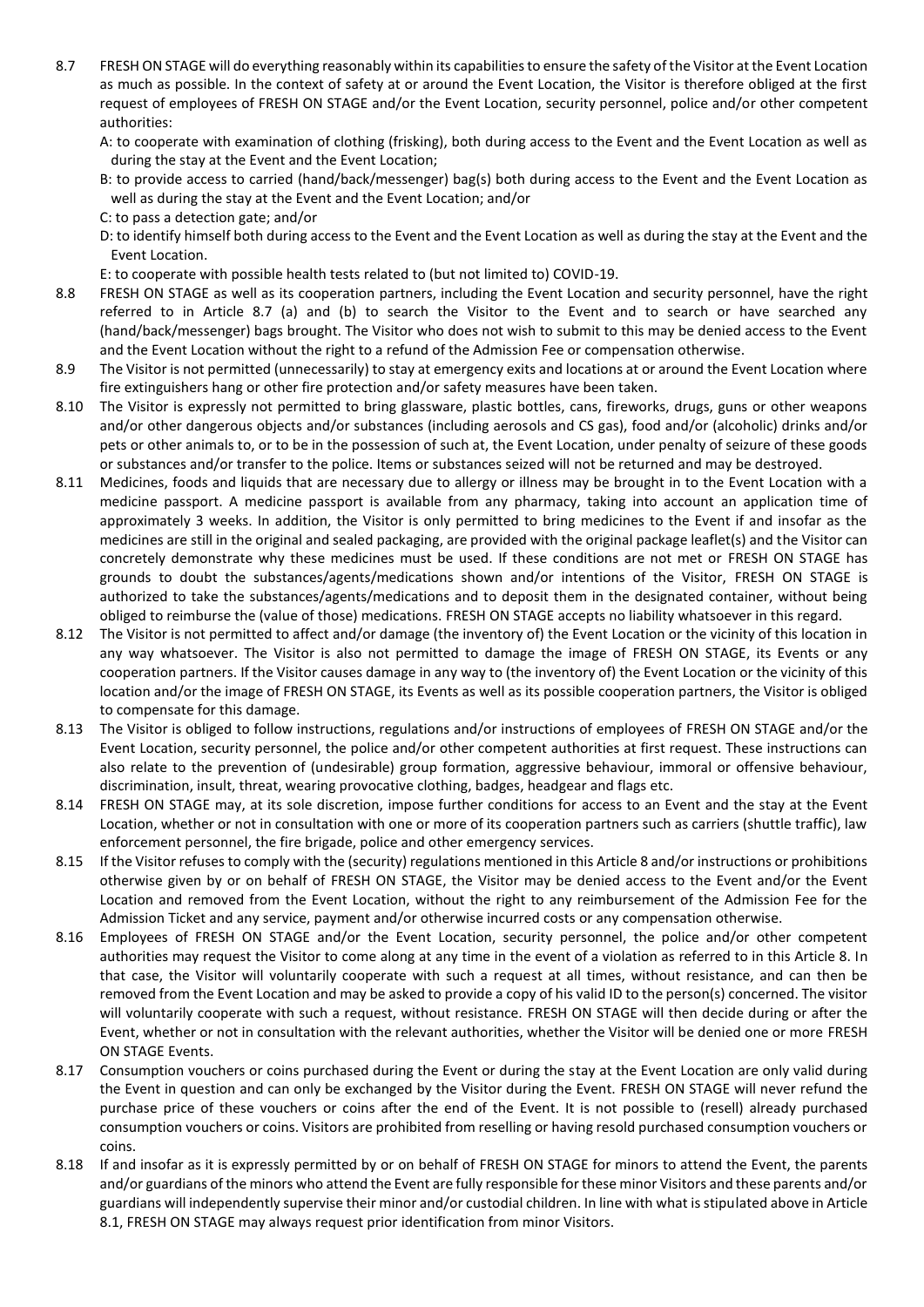- 8.19 It is not permitted for minor Visitors to buy, carry, drink and/or attempt to obtain alcoholic beverages. FRESH ON STAGE has the right to remove the Visitor who acts in violation of this Article from the Event Location without the right to reimbursement of the Admission Fee for the Admission Ticket and any service, payment and/or administration costs and/or otherwise incurred costs.
- 8.20 The Visitor, regardless of his or her age, is not permitted to provide alcoholic beverages (whether or not for payment) to anyone who has not yet reached the age of 18. FRESH ON STAGE has the right to remove the Visitor who acts in violation of this Article from the Event Location without the right to reimbursement of the Admission Fee for the Admission Ticket and any service, payment and/or administration costs and/or otherwise incurred costs.
- 8.21 These General Terms and Conditions for Visitors apply (in part) to the purchase of parking tickets for the Event and the parking of vehicles and/or bikes (including scooters) by Visitor during the Event. In addition, any (general) terms and conditions and house rules of the parking manager may apply. In general, parking is only permitted in the specially designated places and at the Visitor's own risk.
- 8.22 These General Terms and Conditions for Visitors apply (in part) to the purchase of tickets for the use of shuttle transportation to and from the Event Location. In addition, any (general) terms and conditions and house rules of the carrier may apply. In general, shuttle transport is at your own risk, access to shuttle transport is only possible on presentation of a valid ticket, smoking is not permitted in the means of transportation, and visitors must follow instructions from the carrier's staff. FRESH ON STAGE does not refund unused transportation tickets.
- 8.23 These General Terms and Conditions for Visitors apply (in part) to the purchase of other Tickets (not being Admission Tickets, such as for lockers and camping-related items) as offered in the ticket shop of the relevant event.

### **Article 9 Force majeure**

FRESH ON STAGE cannot be held liable for damage to the Visitor that has arisen as a result of force majeure in the broadest sense of the word and does not accept any such liability. Force majeure also includes strikes, fires, extreme weather conditions, epidemics and all other circumstances independent of the will of FRESH ON STAGE. In the event of force majeure, FRESH ON STAGE has the right to postpone the Event to another date or to cancel the Event in whole or in part or to change (parts of) the content of the Event's programme.

### **Article 10 Privacy and personal data**

- 10.1 By concluding an Agreement with FRESH ON STAGE, (personal) data of the Visitor can be collected, recorded and stored in a data file. These (personal) data provided by the Visitor are processed by or on behalf of FRESH ON STAGE.
- 10.2 The Privacy Statement of FRESH ON STAGE that can be consulted on the Website(s) applies to the processing of the (personal) data provided by the Visitor. FRESH ON STAGE handles the (personal) data obtained with care and processes them only in accordance with the Personal Data Protection Act.
- 10.3 When concluding the Agreement with FRESH ON STAGE, the Visitor expressly consents to the processing of (personal) data in accordance with the Privacy Statement of FRESH ON STAGE.
- 10.4 If image and /or sound recordings are made with security cameras during an Event and/or during the Visitor's stay at the Event Location, FRESH ON STAGE may assign them to third parties, including the police and the judiciary, in the event of (imminent) disasters, violations and/or crimes.

### **Article 11 Complaints**

FRESH ON STAGE will do everything reasonably within its capabilities to make the Visitor's stay at the Event Location as pleasant as possible. FRESH ON STAGE tries to minimize any inconvenience or inconvenience for the Visitor and to ensure the safety of the Visitor as much as possible. Should the Visitor unexpectedly have complaints regarding the implementation of the Agreement and/or the services of FRESH ON STAGE, the Visitor may report this in writing by sending an e-mail to info@absolutelyfresh.nl. Complaints must be reported to FRESH ON STAGE no later than within 7 (seven) days after the date of the stay at the Event Location.

#### **Article 12 Disputes**

- 12.1 These General Terms and Conditions for Visitors and all Agreements to which these General Terms and Conditions for Visitors apply are exclusively governed by Dutch law.
- 12.2 All disputes, of whatever nature, arising between a Visitor and FRESH ON STAGE as a result of or in connection with the Agreement or further agreements to implement it will be submitted exclusively to the competent court in the district of Overijssel. Disputes between FRESH ON STAGE and Visitors, including complaints as referred to in Article 11 of these General Terms and Conditions for Visitors, can alternatively be submitted to the Stichting Geschillencommissie Consumentenzaken (SGC), as part of the Online Dispute Resolution (ODR) platform http://ec.europa.eu/consumers/odr/. Such complaints must be (also) addressed to info@absolutelyfresh.nl.